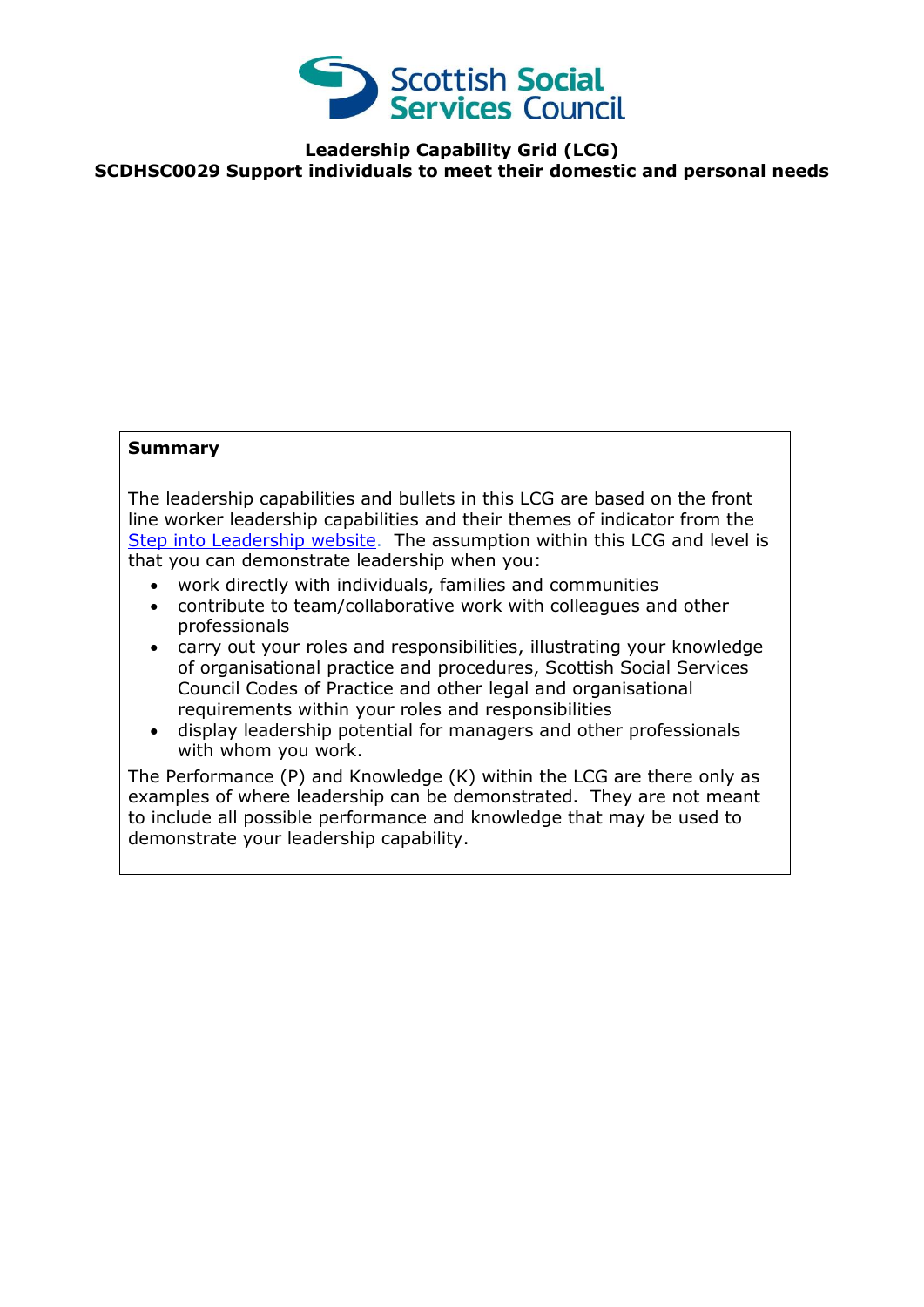

## **Leadership Capability Grid (LCG) SCDHSC0029 Support individuals to meet their domestic and personal needs**

| Leadership<br>capabilities         | When supporting individuals to meet their domestic and personal<br>needs you can demonstrate leadership capabilities by:                                                                                                                                                                                                                                                                                                                                                                                                                                                                                                                                                                                                                                                                                                                                                                                                                                                                                                                                                                                                                                    |
|------------------------------------|-------------------------------------------------------------------------------------------------------------------------------------------------------------------------------------------------------------------------------------------------------------------------------------------------------------------------------------------------------------------------------------------------------------------------------------------------------------------------------------------------------------------------------------------------------------------------------------------------------------------------------------------------------------------------------------------------------------------------------------------------------------------------------------------------------------------------------------------------------------------------------------------------------------------------------------------------------------------------------------------------------------------------------------------------------------------------------------------------------------------------------------------------------------|
| <b>Vision</b>                      | Providing a vision for individuals, families, communities, colleagues and<br>your organisation when you:<br>• See how best to make a difference when actively preparing,<br>undertaking and reviewing activities, supporting individuals ( $P3,4,6$ ,<br>$8,10,11,20,22$ ; K1-7,14,15), accessing and using related information<br>$(P1,2)$ , using observation and feedback $(P9,10)$ , seeking advice<br>(P19)<br>• Communicate and promote ownership of the vision when working<br>with individual ( $P3,4,6,8,10,11,20,22$ ; K1-5,14,15), working with<br>others (P17-20; $K10,11$ ) and recording and reporting (P13,16)<br>• Promote social service values when working with individuals ( $P3,4,6$ ,<br>8,10,11,20,22; K1-7,14,15), observing and evaluating (P7,9,12),<br>working with others ( $P17-20$ ; K10,11) and when recording and<br>reporting $(P13,16)$<br>• See the bigger picture when demonstrating knowledge and practice of<br>organisational, local and national policies and procedures (K1-7,14,<br>15) reviewing and evaluating activities (P8-12) and identifying and<br>implementing change to activities $(P17, 18, 20 - 22)$ |
| Self-<br>leadership                | Displaying self leadership when you:<br>Demonstrate and adapt leadership when supporting individuals<br>prepare for and undertake the activities ( $P3-6$ ; K1-7), reviewing<br>activities (P8-12,15,17) and overcoming barriers (P18,19)<br>Improve own leadership by seeking advice (P19)<br>• Take intelligent risks when supporting individuals to prepare for (P3,<br>4; $K1-7,14,15$ ) and carry out the activity (P5,6; $K8,9$ ) and when<br>reviewing the effectiveness including changes needed (P8-12,15,17,<br>$20-22)$<br>Demonstrate and promote resilience when adapting practice and<br>overcoming barriers (P8-12;15,17-22; K1-5,10-12)<br>Challenge discrimination and oppression $(K1-5)$                                                                                                                                                                                                                                                                                                                                                                                                                                                 |
| <b>Motivating</b><br>and inspiring | Motivating and inspiring others when you:<br>Inspire people by personal example $(P3,4,8,10,11,17-20,22; K1-5,8,$<br>14,15)<br>Recognise and value the contribution of others (P3,4,6,8,10,11,17;<br>K10,11)<br>Support the creation of a learning and performance culture with<br>individuals and others $(P8-12, 17-20; K1-7)$                                                                                                                                                                                                                                                                                                                                                                                                                                                                                                                                                                                                                                                                                                                                                                                                                            |